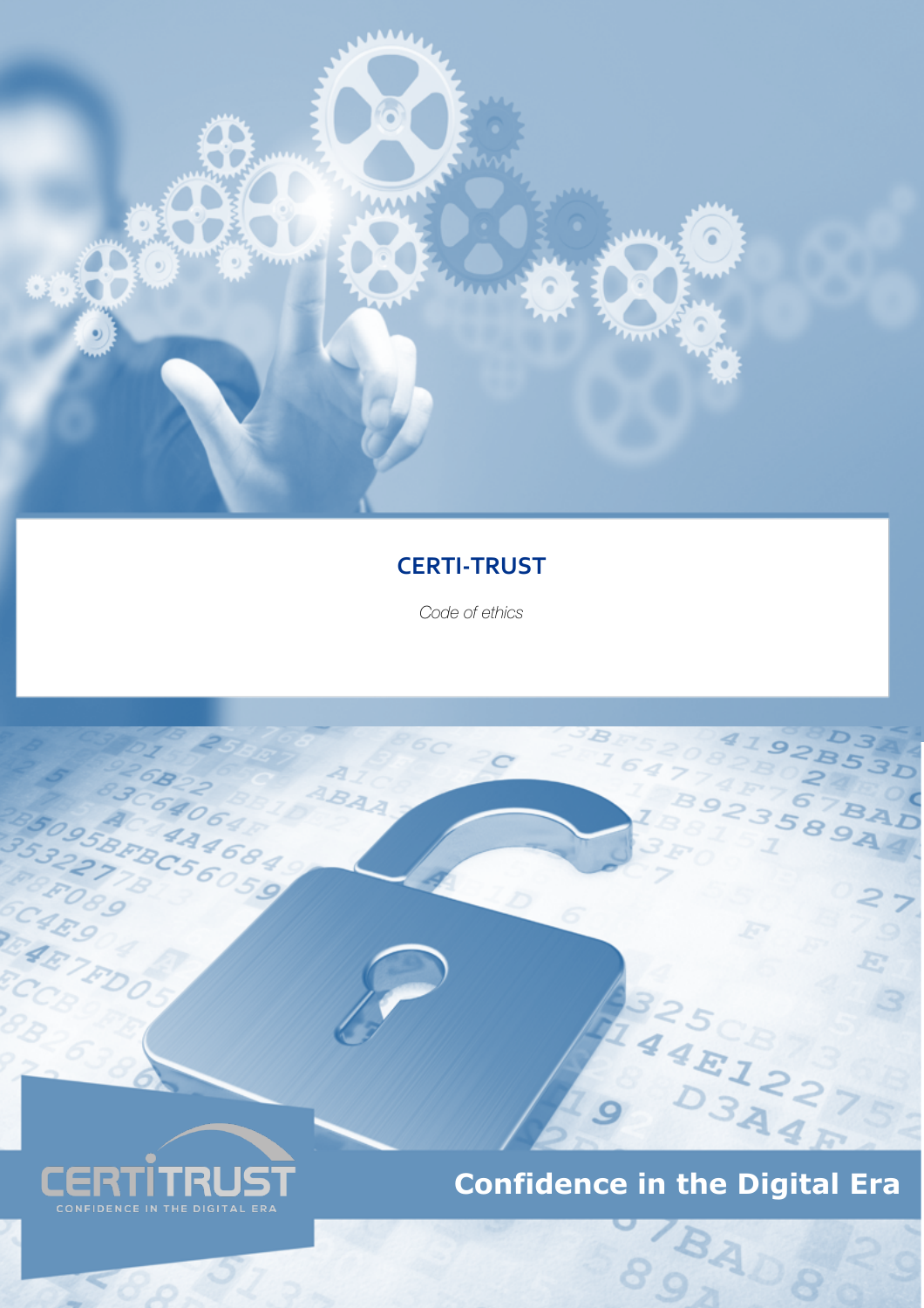

#### **DISCLAIMER**

The present Code constitutes an express declaration of the values, principles and norms that should guide the conduct of the persons certified by Certi-Trust according to the different Certification Schemes in the exercise of their functions or tasks, and in their relations with other employees, such as with customers, suppliers, public and private institutions, external collaborators and society in general.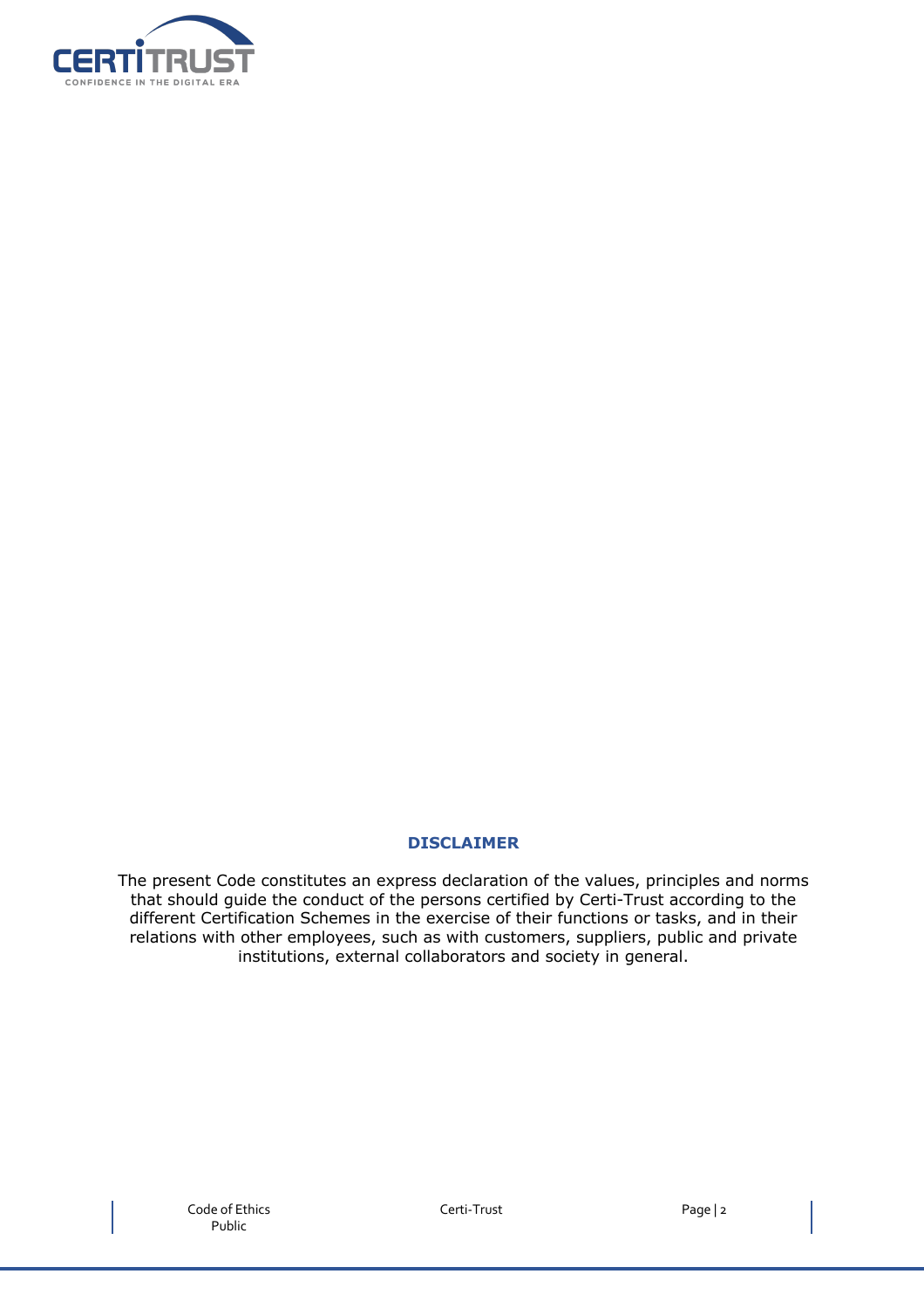

# **Table of contents**

|      | <b>Introduction</b>                                     |   |
|------|---------------------------------------------------------|---|
|      | <b>Code of ethics</b>                                   |   |
| 2.1. | Scope                                                   |   |
| 2.2. | General principles                                      |   |
| 2.3. | Relation with collaborators                             | 6 |
| 2.4. | Relations with external collaborators and suppliers     | 6 |
| 2.5. | Relations with clients                                  | 6 |
| 2.6. | <b>Collaboration with Certi-Trust</b>                   | 7 |
| 2.7. | Relationship with public administration and authorities |   |
| 2.8. | Acceptance and interpretation of the ethical code       |   |
| 2.9. | Non-compliance with this code of ethics                 |   |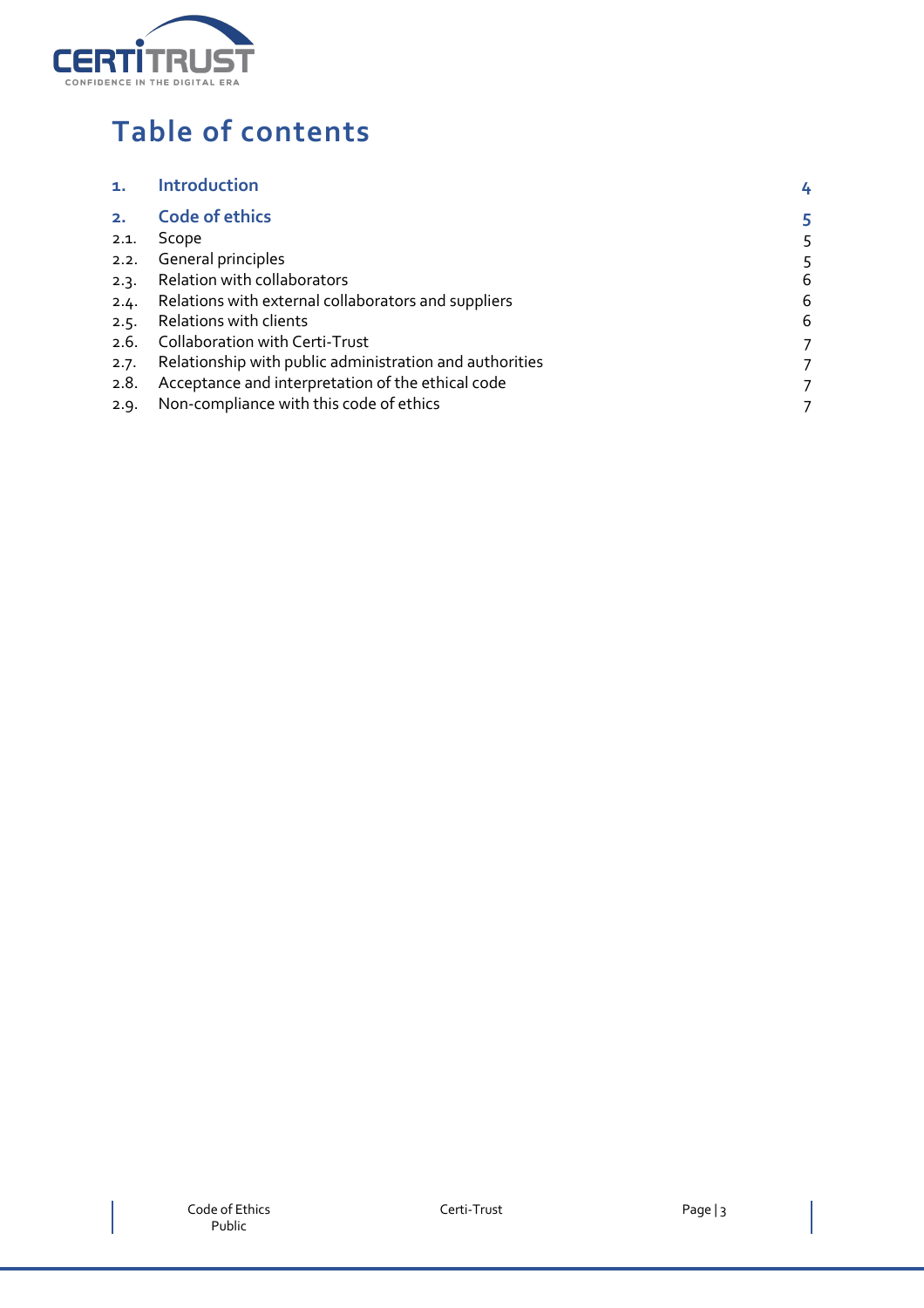

# **1. Introduction**

The Code of Ethics includes a set of commitments of integrity, impartiality, legality, confidentiality and transparency that must be signed, as well as known and spread, by those who intend to develop their professional activity as certified professionals certified by Certi-Trust.

In this way, through this Code, it is intended to prevent the commission of behavior contrary to the criteria contained therein, while designing monitoring and control mechanisms that guarantee its full compliance by all those people who perform their duties.

The criteria of conduct included in this Code do not intend to contemplate the totality of situations or circumstances with which the aforementioned professionals may be found, but to establish general guidelines of conduct that guide them in their way of acting during the performance of their professional activity.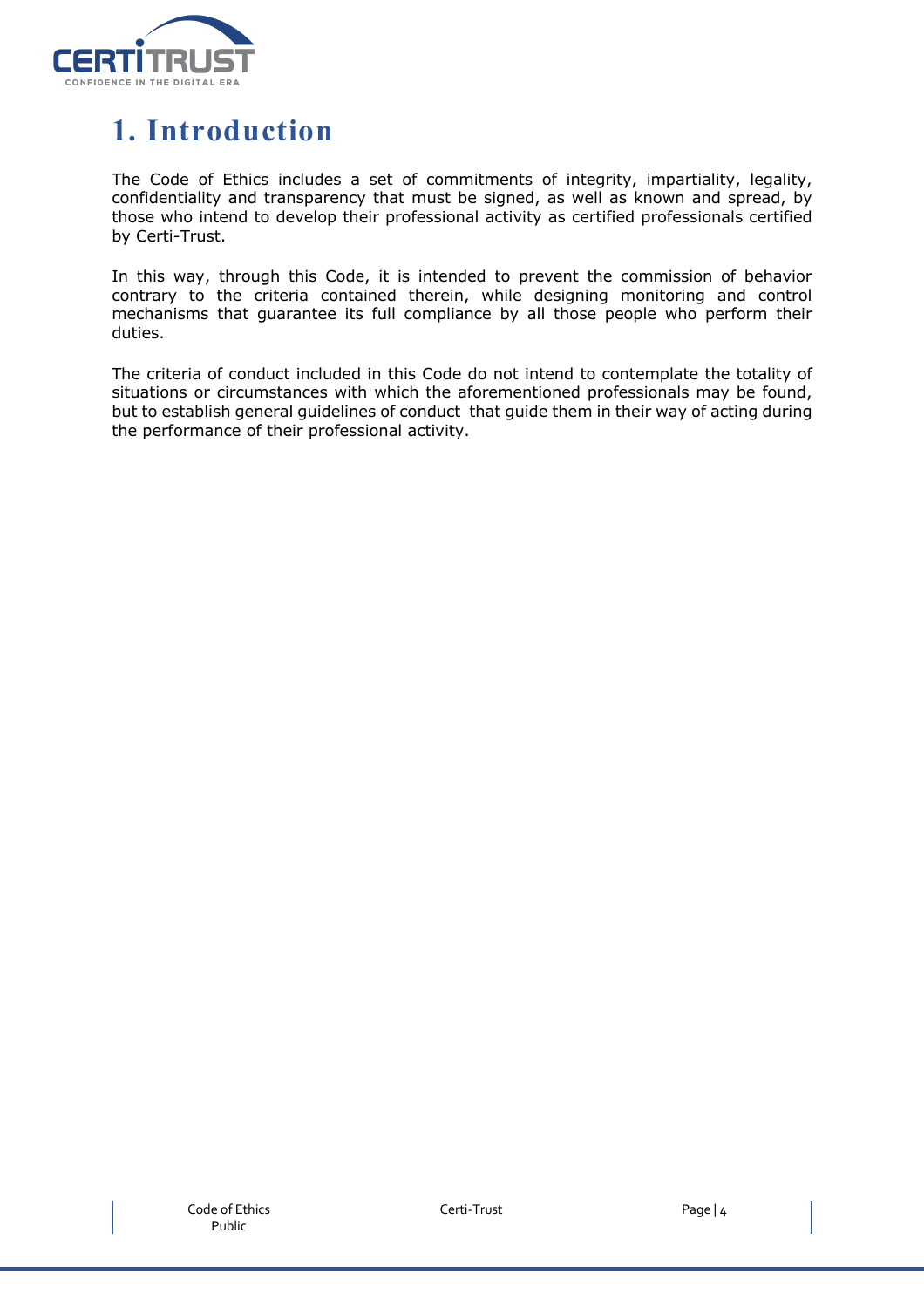

# **2. Code of ethics**

## 2.1. Scope

The principles, values and criteria contained in this Code of Ethics are mandatory for the professionales certified by Certi-Trust.

## 2.2. General principles

The professionals certified in their professional activity by Certi-Trust will carry out all their actions subject to the following principles:

- **Professionalism**, developing its functions with due diligence and professional rigor, and keeping permanently updated their professional capacity and their personal training; must behave in front of people, companies, entities and clients in a scrupulously loyal way and independent of the limitations of any nature that may influence their own work and that of the personnel of which, eventually, they are responsible.
- v **Responsibility** in the development of their professional and personal activity, assuming only those activities that they reasonably expect to complete with the necessary skills, knowledge and competencies.
- **Impartiality**, acting objectively without accepting the influence of conflicts of interest or other circumstances that could question professional integrity and that of the organization to which it belongs;
- **Transparency**, informing all interested parties in a clear, precise and sufficient manner of all the aspects that come together in the professional practice, as long as they are not subject to the confidentiality regime, in which case they will be reserved and may not be disclosed;
- **Confidentiality**, respecting and preserving the necessary protection and reservation of information to which the professional may have access due to professional activity, safeguarding the rights of all interested parties to their privacy. Such information should not be used for personal benefit or disclosed to inappropriate parties.
- v **Legality and integrity**, strictly complying with the law in force, in particular that referring to the provision of the service, in order to prevent any illicit activity from taking place.

#### 2.3.Use of the certificate

All professionals certified by Certi-Trust:

- $\div$  Must comply with all provisions of the certification scheme to which they are certified.
- $\div$  Can use the certification only with respect to the scope for which certification has been granted.
- $\cdot \cdot$  Not to use the certification in such a manner as to bring Certi-Trust into disrepute, and not to make any statement regarding the certification which Certi-Trust considers misleading or unauthorized
- v Must stop the use of all claims to certification that contain any reference to Certi-Trust or certification upon suspension or withdrawal of certification, and to return any certificates issued by Certi-Trust.
- $\div$  Must not use the certificate in a misleading manner.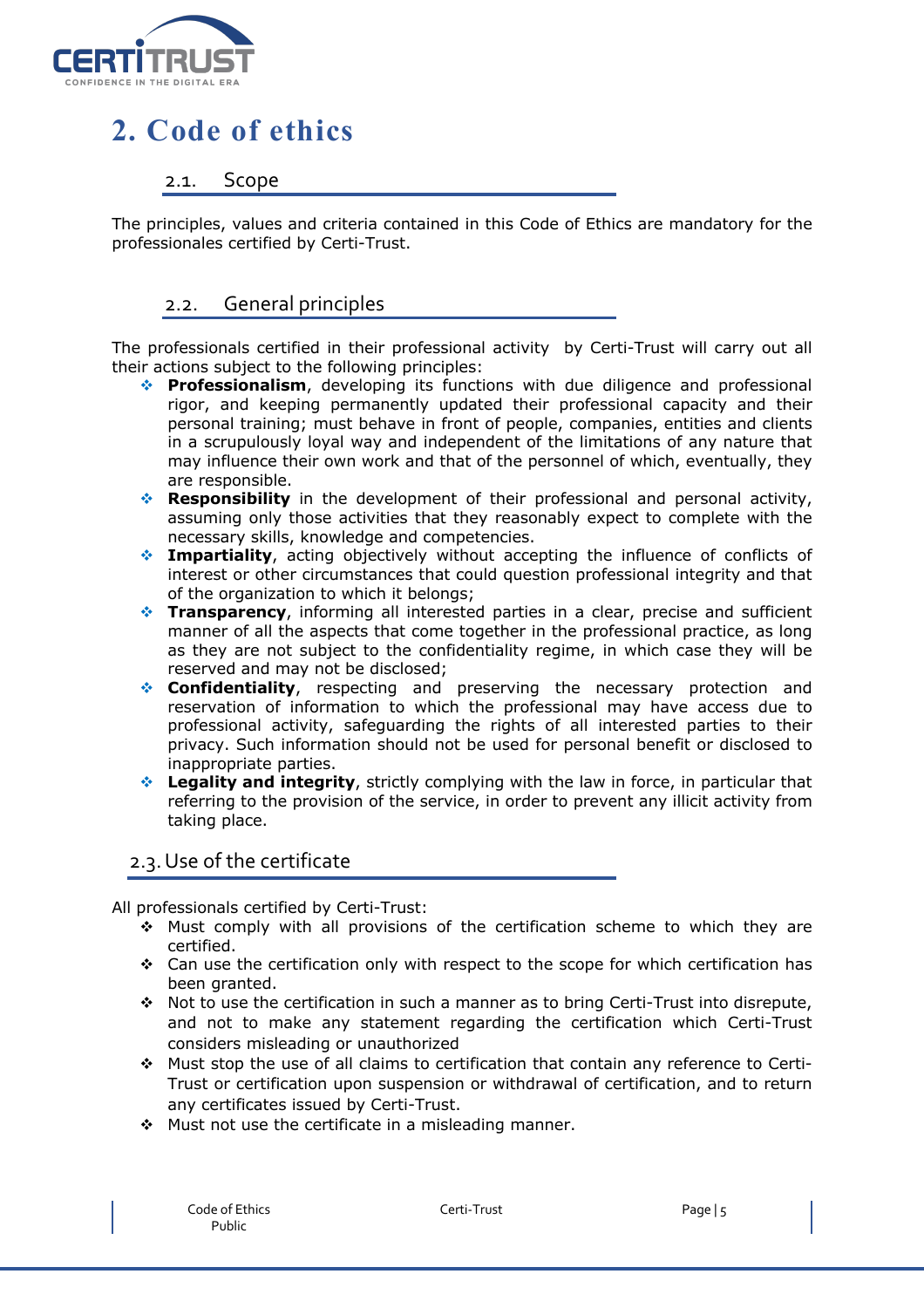

# 2.4. Relation with collaborators

In its relations with the rest of the employees, managers and collaborators of the organization, the professional certified by Certi-Trust:

- $\cdot$  Must treat the rest of the employees or managers of his organization fairly and respectfully.
- Will assume responsibility for his performance and that of his collaborators, promoting his professional development through motivation, training and communication. In any case, the relationship with the collaborators should be presided over by mutual respect and quality in the management.
- \* Shall reject any manifestation of physical, psychological, moral or abuse of authority, as well as any other conduct contrary to generate a pleasant, healthy and safe work environment.
- $\bullet$  Will ensure that the staff under its charge does not carry out illicit activities or conduct contrary to this code of ethics and neither will he.
- $\cdot$  Always provide all the necessary information for the adequate monitoring of the activity, without hiding errors or breaches, and trying to correct the deficiencies that are detected.

## 2.5. Relations with external collaborators and

#### suppliers

In his relations with external collaborators and suppliers the professional certified by Certi-Trust:

- $\div$  Will establish relationships based on trust, respect, transparency and mutual benefit.
- $\div$  Will act with impartiality and objectivity in the selection processes of these personnel, applying criteria of competence, quality and cost, avoiding at all times the collision of interests. The contracting of services or purchase of goods must be done with complete independence of decision and regardless of any personal, family or economic relationship, which may call into question the criteria followed in the selection.

#### 2.6. Relations with clients

In his relations with clients the professional certified by Certi-Trust:

- ◆ Will make known the content of this code of ethics.
- Act in an integral and professional manner, with the objective of achieving a high level of quality in the provision of their services, seeking the long-term development of relationships based on trust and mutual respect.
- $\div$  Will always safeguard their independence, preventing their professional activity from being influenced by economic, family and friendship ties with clients, or from their professional relationships, not accepting fees, gifts or favors of any kind.
- $\bullet$  Will not make or accept, directly or indirectly, any payment or service of more value than the one freely agreed with his employer.
- $\cdot$  Will inform the client of any conflict of interest that may exist in their professional performance related to certification, before assuming a professional assignment.
- $\bullet$  Will not carry out any promotional activity (publicity, informative material, or other) that could induce the clients to an incorrect interpretation of the meaning of the certifications, or to expectations that do not respond to the real situation.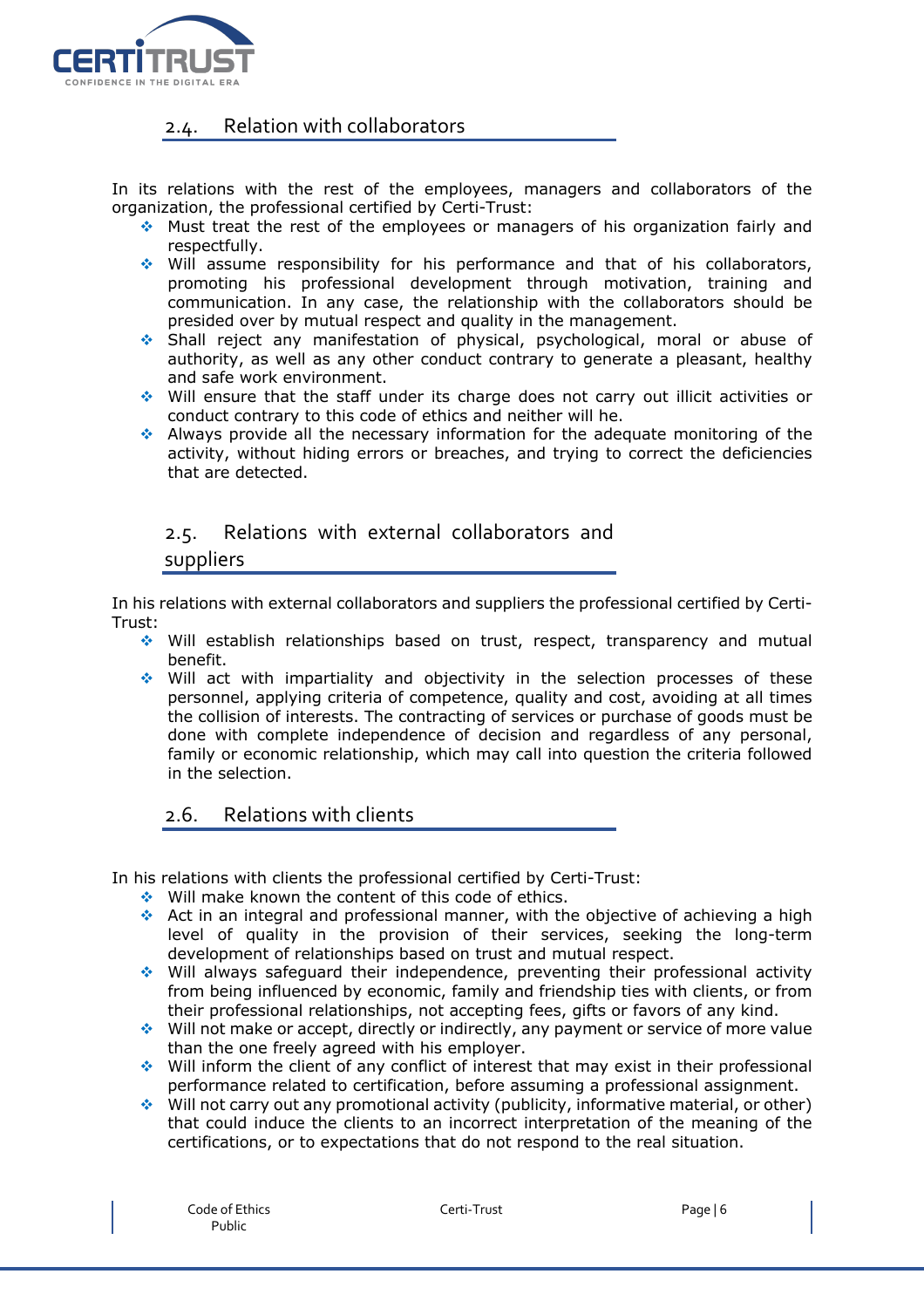

Provide clients with a form to fill out in case of any complaint related to the services provided, which will be sent both to the certified person or Organization affected by the complaint, and to Certi-Trust.

# 2.7. Collaboration with Certi-Trust

The professionals certified by Certi-Trust will collaborate fully with any formal investigation of infractions of this code initiated by Certi-TRust or to resolve specific cases of complaint and / or appeals.

For such purposes, they must keep a record of all claims filed against them, for the activity developed in the scope of validity of the certification and allow Certi-Trust access to these records. Within ten days of receipt of the claim, they must send a written communication and a copy of the claim to Certi-Trust at certification@certi-trust.com.

# 2.8. Relationship with public administration and authorities

The relationship with the institutions, organisms and public administrations, especially with the Control Authorities, will be developed under criteria of maximum collaboration and scrupulous compliance with their resolutions. The communications, requirements and requests for information must be dealt with diligently, within the established deadlines.

# 2.9.Acceptance and interpretation of the ethical code

The subjects included in the scope of application of this Code have the duty to know and comply with it, so they must know its content. Certi-Trust requires professionals it has certified to have a high level of commitment in complying with this Code of Ethics. Any doubt that may arise about the interpretation or application of this document should be consulted with Certi-Trust, who has the obligation to promote knowledge and compliance with the Code and interpret it in case of doubt.

# 2.10. Non-compliance with this code of ethics

Failure to comply with any of the principles, values and criteria contained in this Code may result in an investigation of the conduct of the certification holder and, ultimately, disciplinary measures by Certi-Trust that may result in the suspension or withdrawal of certification.

# 2.11. Use of mark or logo

The following organizational trademark is owned and controlled by Certi-Trust: